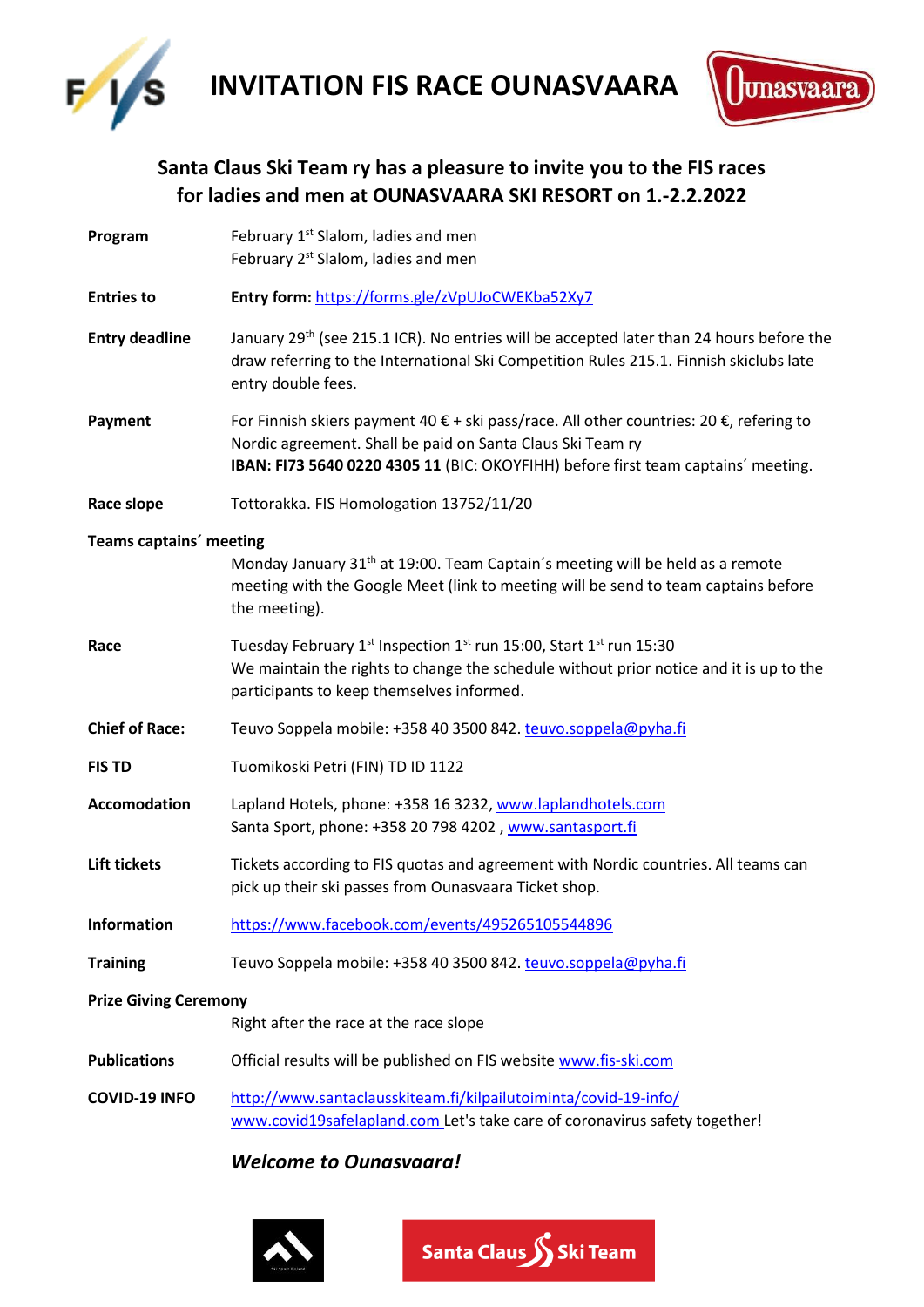# *COVID-19 INFORMATION FOR ALPINE FIS RACES IN FINLAND*

## **GENERAL INSTRUCTIONS**

- You can come to exercises and races only healthy!
- Even in mild symptoms you must go to covid test (cough, sore throat, fever, diarrhea)
- Take care of good hand and coughing hygiene. Cough and sneeze into your sleeve or in a disposable tissue
- Always wear a mask indoors (ect. restaurants, skirooms, warmuprooms)
- Used disposable masks and tissues must be disposed of into a trash can right after use
- Teams and athletes coming from abroad have to follow their own safety instructions in terms of traveling.

#### **TEAMS AND ATHLETES ARRIVING ABOARD**

**Must Show / Download to online register**

- **negative Covid test (pcr or antigen test) before first team captains meeting.**
- **Download here you C19 test [https://www.lyyti.in/C19\\_test\\_dokument](https://www.lyyti.in/C19_test_dokument)**
- **Used only by organisation and officials if needed.**

**More information for athletes arriving from abroad can be found in the Finnish Border Guard´s travel instructions below.**

- in English: [https://raja.fi/en/guidelines-for-border-traffic-during-pandemic](https://www.raja.fi/current_issues/guidelines_for_border_traffic)
- på svenska:<https://raja.fi/sv/anvisningar-om-gransovergang-corona>

### **Those arriving from abroad should also check for any quarantine provisions regarding repatriation from Finnish institute of health and wellfare:**

- [Finnish institute of health and wellfare -](https://thl.fi/en/web/infectious-diseases-and-vaccinations/what-s-new/coronavirus-covid-19-latest-updates/travel-and-the-coronavirus-pandemic) [Travel and the coronavirus pandemic](https://thl.fi/en/web/infectious-diseases-and-vaccinations/what-s-new/coronavirus-covid-19-latest-updates/travel-and-the-coronavirus-pandemic)
- [Resor och coronaviruspandemin -](https://thl.fi/sv/web/infektionssjukdomar-och-vaccinationer/aktuellt/aktuellt-om-coronaviruset-covid-19/resor-och-coronaviruspandemin)På Svenska

### **During races in FINLAND:**

### **SAFE DISTANCE**

- Keep distance to other training groups
- Remember safety distance at lift queue
- Also keep distance 2m at the start to the previous racer

### **TEAM CAPTAINS´ MEETINGS, TEAM CAPTAINS**

- Team captains´ meetings are held remotely (Google Meet)
- Team captains´ meeting will go through the COVID-19 instructions
- Team captains inform the instructions to athletes
- Team captains must register with the race secretary before the 1<sup>st</sup> team captains<sup>1</sup> meeting by LYYTI - online registration

### **LIFTS**

- Remember safe distances at lift queue
- Use the same lift only with your team members



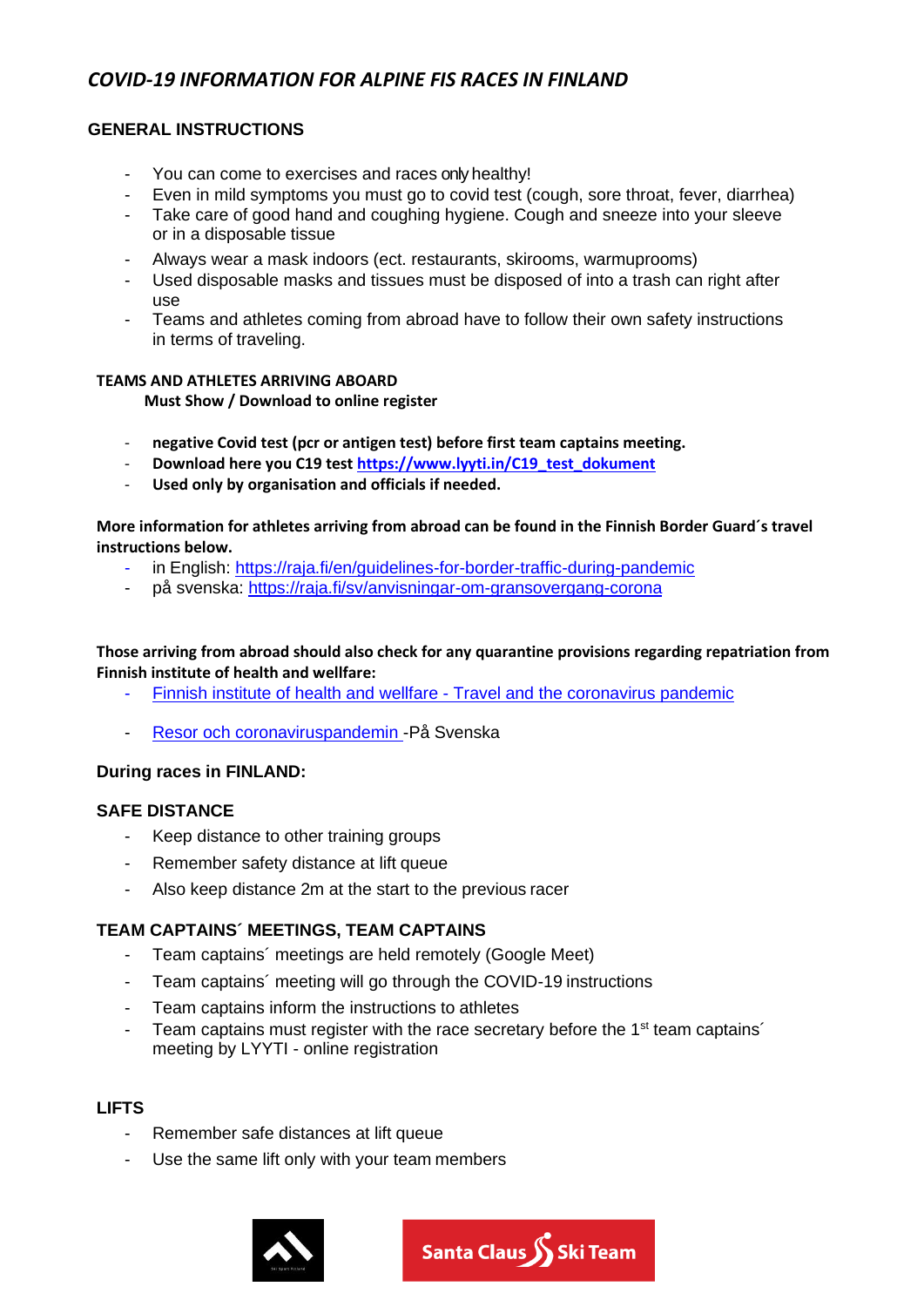- At least 2-meter safe distance with other teams members at the chair lift
- Leave the canopy open at the lifts with the canopy
- Use a mask at a gondola

## **TRAINING, WARM UP, COURSE INSPECTION**

Train, warm up and course inspection alone or with your team

#### **BIBS**

- Bibs will be delivered in start to the teams, more information later
- More information at team captains' meeting about returning the bibs
- When an organization is handling bibs, must take care of hygiene

## **ATHLETES WAITING ROOMS**

- Possible indoor waiting rooms will be informed at the team captains´ meeting before the races
- Public restaurants etc. spaces are not allowed waiting rooms for athletes
- Remember safe distances, use of masks, good hand hygiene at waiting rooms

## **RACE OFFICE AND TIMEKEEPING**

- Race office and timekeeping facilities only allowed to following persons:
	- Timing personel
	- The race secretary
	- The announcer
	- TD
	- The chief of race
	- The referee
- Must use a mask and hand sanitizer at the race office and time keeping facilities
- The goal is to provide a separate space for the announcer
- Regular cleaning of surfaces at the race office and timekeeping facilities
- Masks are available for organizations at the race offices

# **LIVE-TIMING AND OFFICIAL NOTICE BOARD**

- We use live-timing at races, more information at team captains´ meetings
- Official notice board will be on digital platform, information will be shared via team captains WhatsApp group, if there is no other digital platform.

# **START**

- Start only allowed to following persons:
	- The starter
	- The start referee
	- The start assistant / organizer
	- TD
	- The chief of race
	- The referee
	- technical timing personel

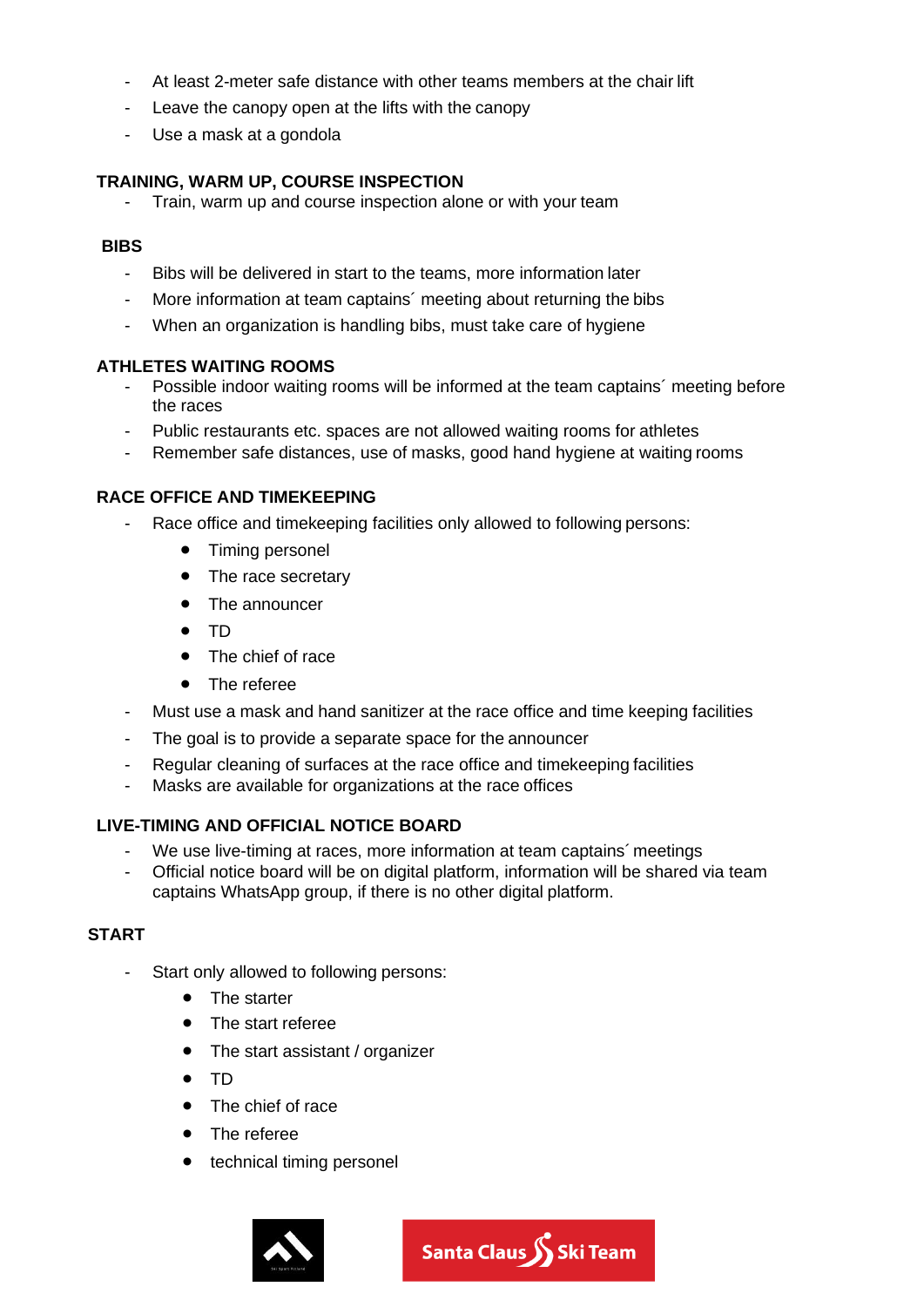- Everyone else expect the athletes has to use a mask at the start
- Everyone must have extra masks with them
- In addition to an athlete, only one person is allowed to enter the start and they must wear a mask
- Only one athlete at a time at the start hause.
- Avoid unnecessary use of the start area and remember safe distances

## **COACH AREA AT RACE SLOPE**

- Coaches must take care of safe distances, if the safe distance is not possible, coaches must use a mask

## **AUDIENCE**

- Must remain socially distant to athletes and other audience members
- Audience areas are defined
- It is recommended to wear a mask

# **PRIZE GIVING CEREMONY**

- Prizes etc. are given outside after the race
- Please make sure that athletes as well as the audience members have safe distance
- It is recommended to wear a mask
- Prize giving personel must wear a mask
- There are no hugs or handshakes in the ceremony
- Hand sanitizer is available

# **ORGANIZATION AND VOLUNTEER WORKERS WHILE EATING / ON BREAK**

- There are no specific break areas for the workers so unnecessary gatherings can be avoided
- All the workers and volunteers will follow extra safe measurements
- Please wash your hands and wear a mask indoors
- Eating arrangements are informed in each race
- Organization has masks and hand sanitizer to give for volunteers

# **ENTRY FEES**

- Only online payments by -Lyyti webshop
- In case of quarantine or sickness the entry fee will be returned

### **SKI PASSES**

- More information in the race information or on a specific handout
- Purpose to minimize person to person interaction at ticket offices

### **ANNOUNCEMENT**

- This Covid19- instruction is published on Ruka Alpine Race Facebook page
- During races there will be reminders of the hygiene instructions and safe distance